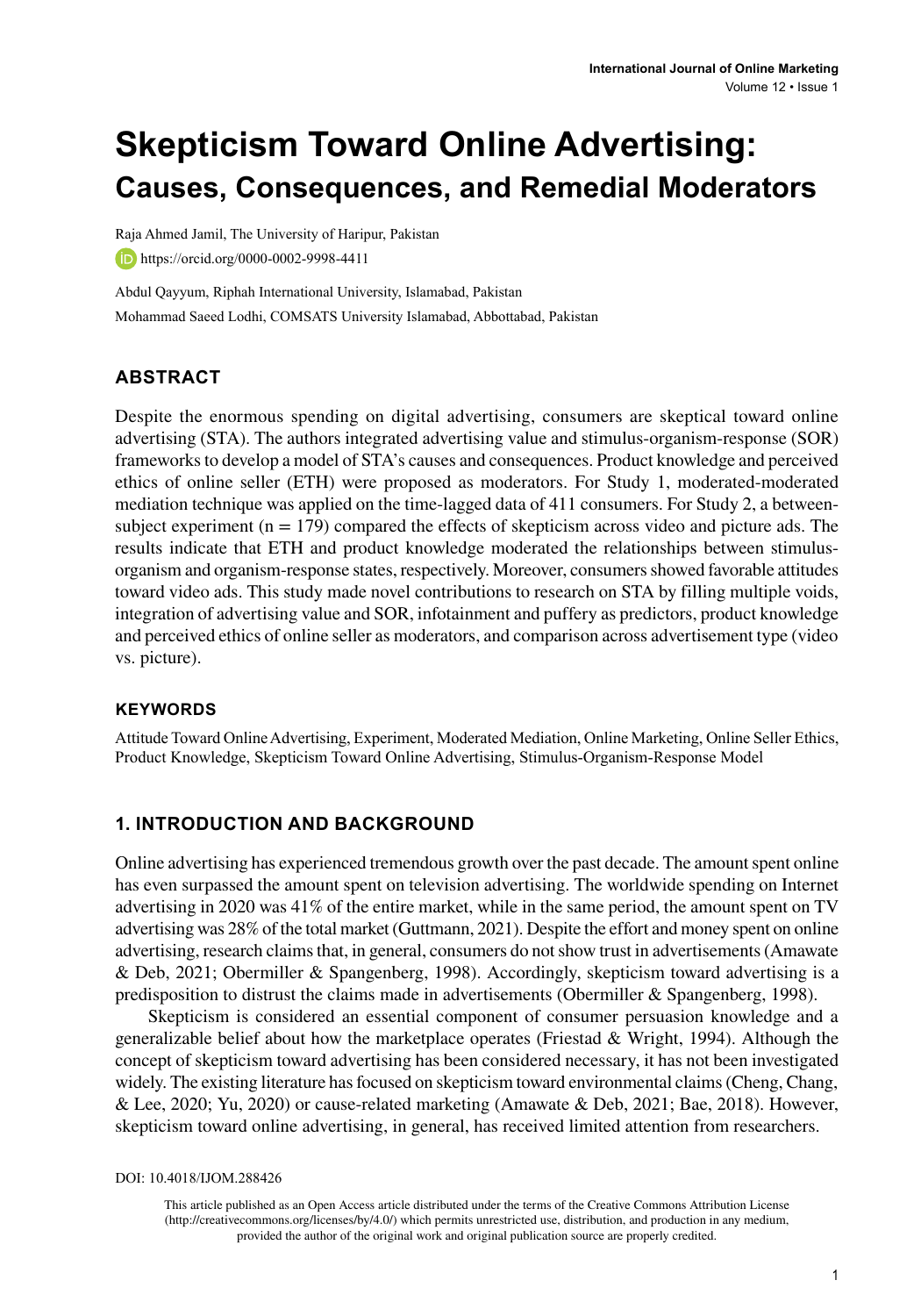The advertising value model (Ducoffe, 1996) laid the foundations for understanding the effects of advertising characteristics on consumer attitudes. Infotainment in advertising is one such ad characteristic that refers to the integration of informativeness and entertainment (Okazaki, 2004). Overall, the research suggests informativeness (Jacobson, Gruzd, & Hernández-García, 2020) and entertainment (Gaber, Wright, & Kooli, 2019; Koshy & Manohar, 2018) influence consumer attitude toward advertising. Therefore, collectively, infotainment should have a positive influence on consumer attitude toward advertising.

The other ad characteristic which could influence consumer attitude toward advertising is ad puffery. Preston (1996) defines advertising puffery as any action by the advertisers which involves using superlatives, subjective views, concealing evidence, or exaggerations in ads to praise a product or service. Research shows that deceit in marketing is one of the trigger points for consumers' lack of trust towards advertising (Xie, 2016). Moreover, when exposed to puffed ads, consumers generate adverse reactions and negative product evaluations (Raziq et al., 2018). In addition, when consumers are less skeptical, advertisers exploit them using puffery (Obermiller & Spangenberg, 1998).

Given the current state of research, this study endeavors to fill several gaps in the domain of consumers' skepticism toward online advertising. First, the existing body of research on STA shows limited attention toward theoretical foundations (Bae, 2018; Obermiller & Spangenberg, 1998). Therefore, the present study integrates the advertising value model (Ducoffe, 1996) and stimulus organism response model (Mehrabian & Russell, 1974) to explain STA. Based on the advertising value model, two ad characteristics, infotainment, and puffery were identified, serving as a stimulus for the organism state. Consumer skepticism toward advertising (STA) has previously been defined as an attitude and consumer's inclination to disbelieve advertising claims (Obermiller, Spangenberg, & MacLachlan, 2005). Therefore, in the present study, skepticism toward online advertising characterized the organism part of the stimulus-organism-response framework. Accordingly, once skepticism has been developed among consumers, it will lead to responses. Bagozzi (1986) referred to the response state as the final state in the SOR paradigm, which comprises the behaviors and attitudes. Therefore, attitude toward online advertising has been proposed to function as a response state in the SOR model. To date, research integrating advertising value and SOR models to explain STA is not known.

Apart from theoretical foundations, the effects of infotainment and puffery as predictors of skepticism toward online advertising have not been investigated so far. Thus, it adds to the novelty of the present study. Additionally, investigating the SOR paradigm in different contexts, researchers have found that moderating factors influence the relationship between stimulus and organism states (Fu, Chen, & Zheng, 2020) and between organism and response states (Indibara, 2017). Furthermore, Hosany, Buzova, and Sanz-Blas (2020) proposed investigating factors that could moderate stimulusorganism and organism-response states. In response to this call, researchers identified online seller's product knowledge and perceived ethics as possible moderators.

The present study also made significant contributions to the subject area on the methodological front—study 1 employed a moderated-moderated mediation approach (Hayes, 2018) to investigate the skepticism phenomenon. The application of this approach is still novel to the subject area. The findings of this study will advance the understanding and methodology of future investigations on skepticism toward online advertising. Whereas study 2 anchored a between-subjects experiment to understand the effects of STA across advertisement types (video vs picture) on Instagram. Thus, study 2 further validated the conceptual model used in study 1 and tested the (Obermiller & Spangenberg, 1998) assumption that consumers may have different skepticism levels depending upon the medium and specific ad.